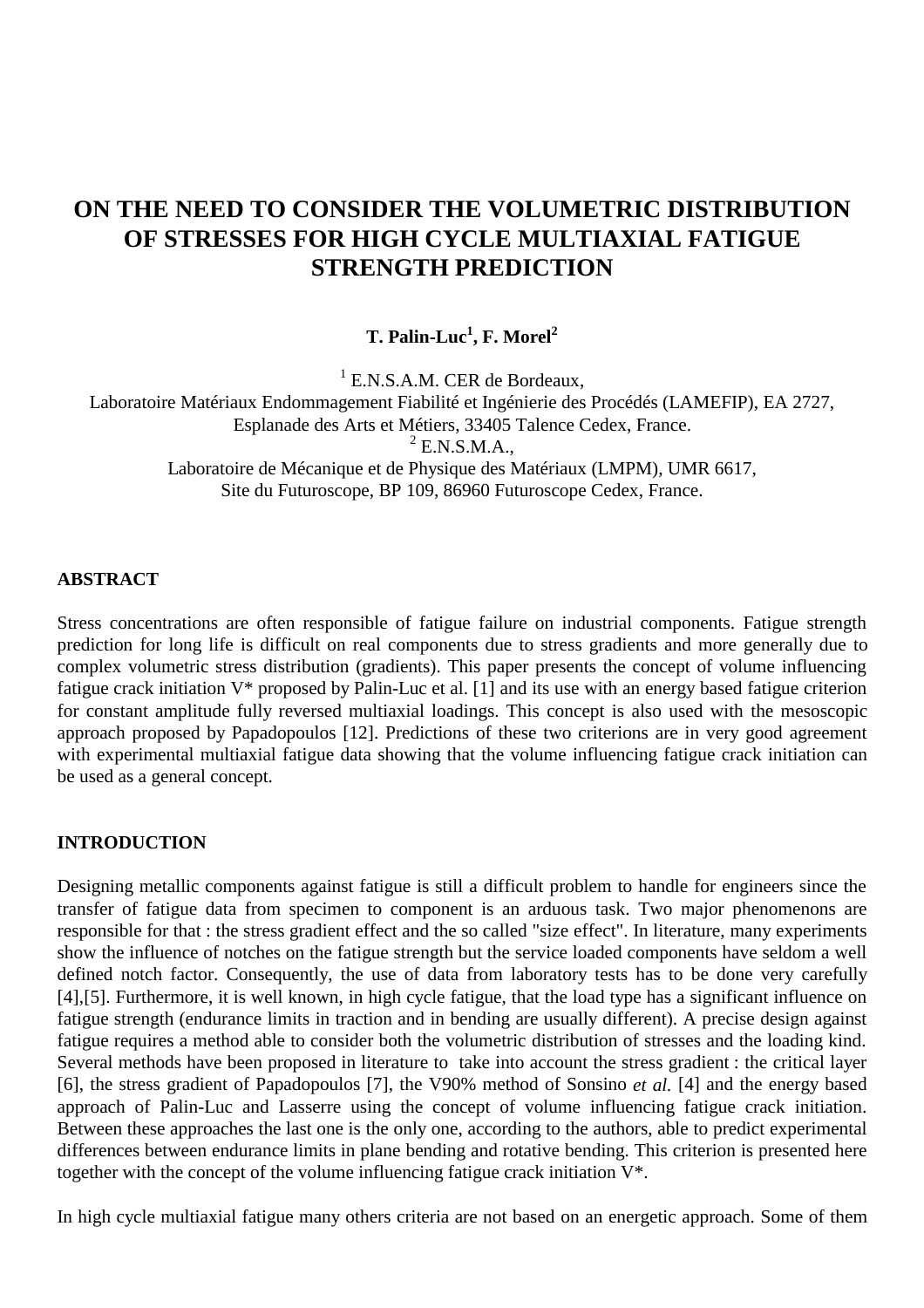established through a critical plane concept are derived from the mesoscopic approach proposed by Dang Van. For instance, Papadopoulos has developed a mesoscopic theory of fatigue crack initiation taking into account the mesoscopic plastic strain accumulated in all the crystallographic planes unfavourably oriented in an elementary volume. By using the concept of the volume influencing fatigue crack initiation together with this local approach this paper shows that the concept of volume influencing fatigue crack initiation can be seen as a general concept. The predictions of the two volumetric criteria are finally compared with experimental fatigue data.

# **ENERGY BASED HIGH CYCLE MULTIAXIAL FATIGUE CRITERION**

All the existing criteria do not distinguish loading types because they consider only the tensor of stresses at the critical point and do not take into account the distribution of stresses around this point. This distribution at any moment of the loading cycle is the same in plane bending and in rotative bending. In rotative bending, however, all the points lying on a circle centred on the middle of the specimen cross-section support the same stress during a cycle ; in plane bending there is no axisymmetry, there are only two points supporting the greatest stresses [1]. That is why it is important to reason on a complete loading cycle as proposed by Tsybanev [9] and Froustey *et al.* [10].

As proposed by Froustey et al. [10], Palin-Luc and Lasserre [1] use the mean value on one cycle of the volumetric density of the elastic strain energy, *Wa*, defined by (1) whatever the point *M* in the mechanical part for a sinusoidal fully reversed loading.  $\sigma_{ii}(M,t)$  and  $\varepsilon_{ii}^e(M,t)$  are respectively the tensor of stresses and the tensor of elastic strains at the considered point *M* function of time.

$$
Wa(M) = \frac{1}{T} \int_{0}^{T} \frac{1}{2} \sigma_{ij}(M, t) \, \varepsilon_{ij}^{e}(M, t) \, dt \tag{1}
$$

Usually the endurance limit is low enough to consider that the material remains elastic at the macroscopic scale [11]. Thus, *Wa* can be considered as the mean value on one cycle of the total strain energy density at the considered point. The *Wa* distributions on the cross-section of a smooth specimen loaded in traction, rotative bending and plane bending are very different such as shown in Figure 1. In order to take into account these differences the authors reason upon a volume around each critical point *Ci* . A point is critical with regard to fatigue if at this location *Wa* has a local maximum. From  $\sigma^*$  and by analogy with a fully reversed sinusoidal traction load the corresponding mean value of the strain energy volumetric density, *Wa\**, can be calculated by (2), where *E* is the Young modulus of the material.

$$
Wa^* = \frac{\sigma^{*2}}{4E} \tag{2}
$$

Around each critical point  $C_i$ , it is always possible to define the volume  $V^*(C_i)$  by the set of points M where  $Wa(M)$  is higher than  $Wa*(C_i)$  (see equation (3)). From  $V^*(C_i)$ ,  $\overline{\omega}_a(C_i)$  is defined by (4).  $\overline{\omega}_a(C_i)$ is the volumetric mean value of the strain energy density around the critical point  $C_i$ .

$$
V^*(C_i) = \left\{ \text{points } M(x, y, z) \text{ around } C_i \text{ such that } Wa(M) \ge Wa^*(C_i) \right\}
$$
 (3)

$$
\varpi_a\big(C_i\big) = \frac{1}{V^*\big(C_i\big)} \iiint\limits_{V^*\big(C_i\big)} [Wa(x, y, z) - Wa^*\big(C_i\big)] dv \tag{4}
$$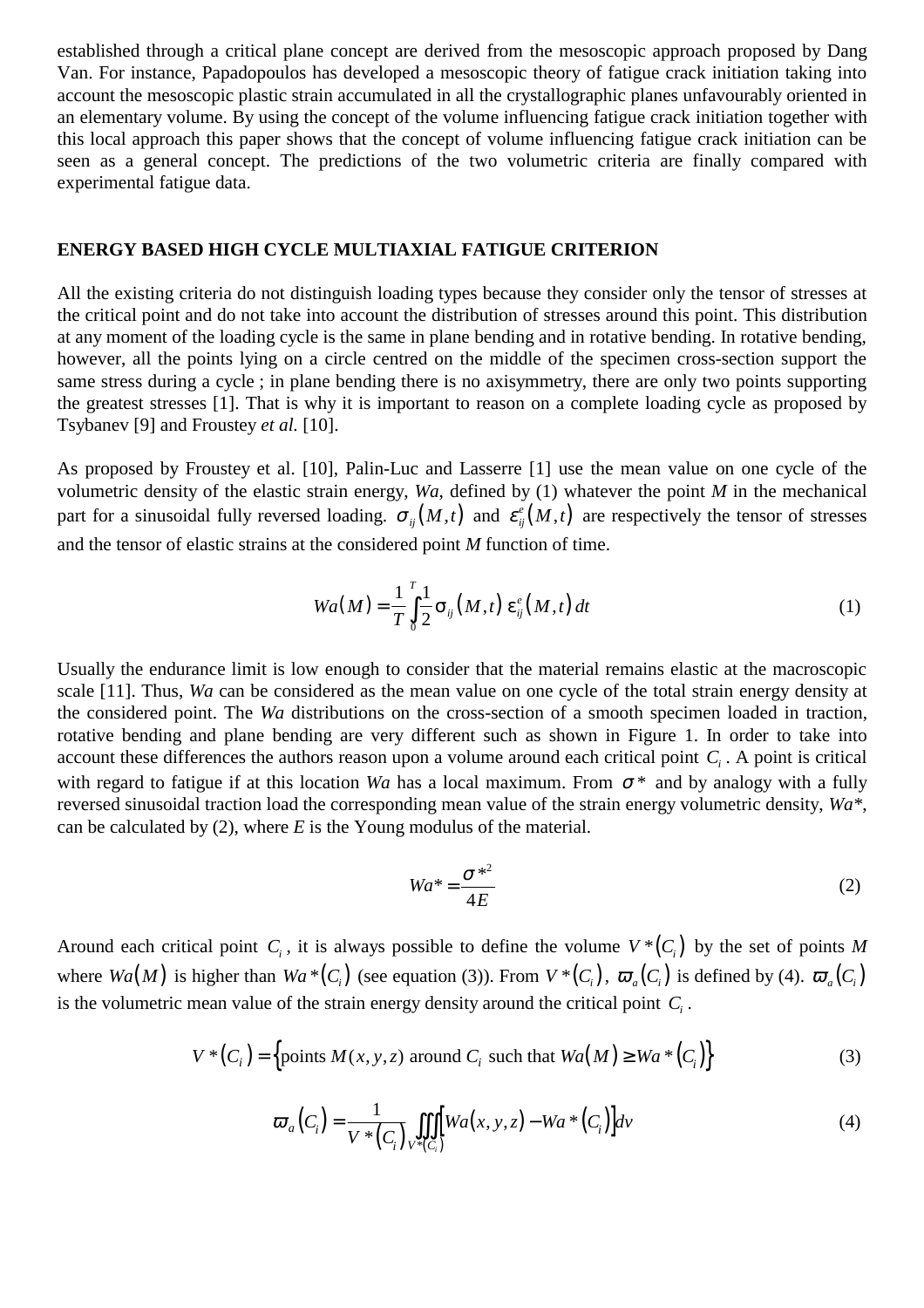

Figure 1: *Wa* distribution on the cross section of a smooth cylindrical specimen loading in tension, rotative bending and plane bending.

### *Uniaxial Stress State*

At the endurance limit and at the critical point *C*, this new quantity  $\sigma_a(c)$  is supposed to be constant, whatever the uniaxial stress state. If we note  $\varpi_a^D(\textit{Uniax})$  its value at the endurance limit for any uniaxial stress state the volumetric energy based criterion can be written by inequality (5) where failure occurs if this inequality is not verified.

$$
\varpi_a(c) < \varpi_a^D(\text{Uniax}) \tag{5}
$$

#### *Multiaxial Stress State*

The influence of the triaxiality of stresses on the endurance limit has already been proven by several works. Palin-Luc and Lasserre propose to take into account this influence by defining the degree of triaxiality, *dTa* , as introduced by Froustey et al. [10]. They define *dTa* , for any fully reversed sinusoidal loadings, by expression (7) where *Wsa* and *Wda* are respectively the spherical part and the deviatoric part of the strain energy density (6). For any periodic loading it is easy to prove that  $Wa = Wsa + Wda$ .

$$
Wsa = \left(\frac{1-2\nu}{6E}\right) \frac{1}{T} \int_{0}^{T} I_{1a}^{2}(t)dt \quad \text{and} \quad Wda = \left(\frac{1+\nu}{E}\right) \frac{1}{T} \int_{0}^{T} J_{2a}(t)dt
$$
\n
$$
\text{where} \quad I_{1a}(t) = \sigma_{kk}(t) \quad \text{and} \quad J_{2a}(t) = \frac{1}{2} s_{ij}(t) s_{ij}(t) \quad \text{by noting} \quad \sigma_{ij}(t) = \frac{\sigma_{kk}(t)}{3} \cdot \delta_{ij} + s_{ij}(t)
$$
\n
$$
\text{(6)}
$$

$$
dTa = \frac{Wsa}{Wsa + Wda} \tag{7}
$$

Based on many experimental data in high cycle fatigue, Froustey and Lasserre have proposed to relate the value of *Wa(Ci),* whatever the loading and the stress state at the critical point, to the value of *Wa* in Torsion, *Wa(tors)*, by the function *F* (8) depending on the degree of triaxiality at the  $C_i$  point,  $dTa(C_i)$ , and a new material dependent parameter β.

$$
F\big(dTa(C_i),\beta\big) = \frac{Wa(C_i)}{Wa(tors)} = \frac{1}{1 - dTa(C_i)} \cdot \left\{1 - \frac{1}{\beta} \cdot \ln\big[1 + dTa(C_i) \cdot \big(e^{\beta} - 1\big)\big]\right\}
$$
(8)

The  $\beta$  parameter is representative of the material triaxiality sensitivity.  $\beta$  is equal to zero for a XC18 annealed steel and is around 3 for a spheroidal graphite cast iron. The identification of the β parameter has to be done by applying equation (8) with the endurance limits in rotative bending and in torsion.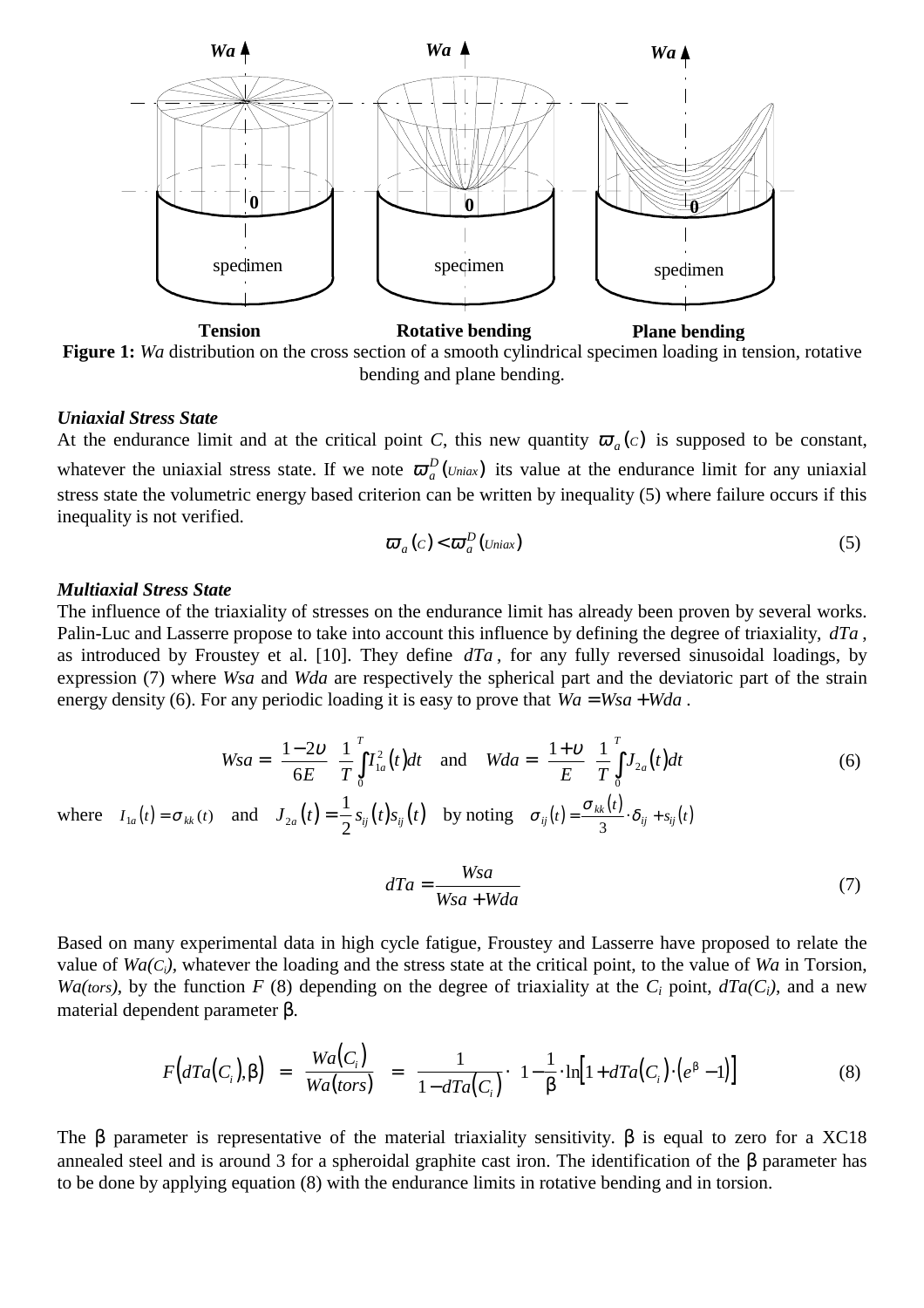In order to take into account the triaxiality influence the authors postulate that *Wa\** is stress state dependent and verifies equation (9). Thus *Wa\** is defined whatever the loading, *V\** is also defined.

$$
\frac{Wa * (C_i)}{Wa * (Tors)} = F\big(dTa\big(C_i\big), \beta\big)
$$
\n(9)

The influence of triaxiality has also to be taken into account in the definition of the limit value of  $\sigma_a^D$ . By analogy with the previous assumption, we postulate that for any loading and stress state at the endurance limit the value of  $\bar{\sigma}_a^D$ , noted  $\bar{\sigma}_a^D(C_i, load)$ , verifies (10). This quantity is dependent on the stress state at  $C_i$ and of the volumetric distribution of stresses inside V\*. Then the criterion can be applied on any fully reversed loading.

$$
\frac{\overline{\omega}_a^D(C_i, load)}{\overline{\omega}_a^D(Tors)} = F\big(dTa(C_i), \beta\big) \implies \frac{\overline{\omega}_a^D(C_i, load)}{\overline{\omega}_a^D(Uniax)} = \frac{F\big(dTa(C_i), \beta\big)}{F\big(dTa(Uniax), \beta\big)}\tag{10}
$$

#### *Criterion Application*

To apply this energy based proposal  $\sigma^*$ ,  $\beta$ , the Young modulus, *E*, and the Poisson ratio,  $\nu$ , of the material have to be known. Only three experimental endurance limits under fully reversed loadings are needed to identify  $\sigma^*$  and  $\beta$ : in traction,  $\sigma^D_{Trac}$ , in rotative bending,  $\sigma^D_{RotBend}$  and in torsion,  $\tau^D_{To}$ . These endurance limits can be considered as material parameters if the radius of specimen is larger than about 5 mm [7]. From equation (8) in case of rotative bending, the β material parameter can be identified since  $\sigma_{\text{RotBend}}^D$  is supposed known.

At the endurance limit, this proposal predicts that the terms of the tensor of stresses are solutions of equation (10). In this equation  $\overline{\omega}_a^D(C, load)$  is defined by :

$$
\varpi_a^D(C_i, load) = \frac{1}{V^*(C_i)} \iiint_{V^*(C_i)} [Wa(x, y, z, load) - Wa^*(C_i)] dv
$$
\nwhere  $V^*(C_i) = \{\text{points } M(x, y, z) \text{ such that } Wa(M) \ge Wa^*(C_i)\}$   
\nand  $Wa^*(C_i, load) = Wa^*(Uniax) \frac{F(dTa(C_i), \beta)}{F(dTa(Uniax), \beta)}$  (11)

# **APPLICATION OF THE CONCEPT OF VOLUME INFLUENCING FATIGUE CRACK INITIATION TO A MESOSCOPIC APPROACH**

The aim of this part is to show that the concept of the volume influencing fatigue crack initiation proposed by Palin-Luc et al. [1] is not restricted to an energy based approach. Indeed, other criteria can be modified so as to consider the stress distribution around a critical point. Let us consider for example the fatigue criterion developed by Papadopoulos these last years [3], [12], [13] and based upon a mesoscopic approach.

#### *Endurance criterion expressed at critical locations*

In this model, crystals of a metallic aggregate are assumed to follow a combined isotropic and kinematical hardening rule when flowing plastically. It is long known that metal grains possess some preferred orientations (slip systems) along which plastic strain can develop. A slip plane and a slip direction on this plane constitutes each slip system. The author showed that the accumulated plastic strain along a slip direction on a slip plane induced by an external cyclic load becomes nearly proportional to the macroscopic resolved shear stress amplitude  $T_a$ , when the number of load cycles increases indefinitely: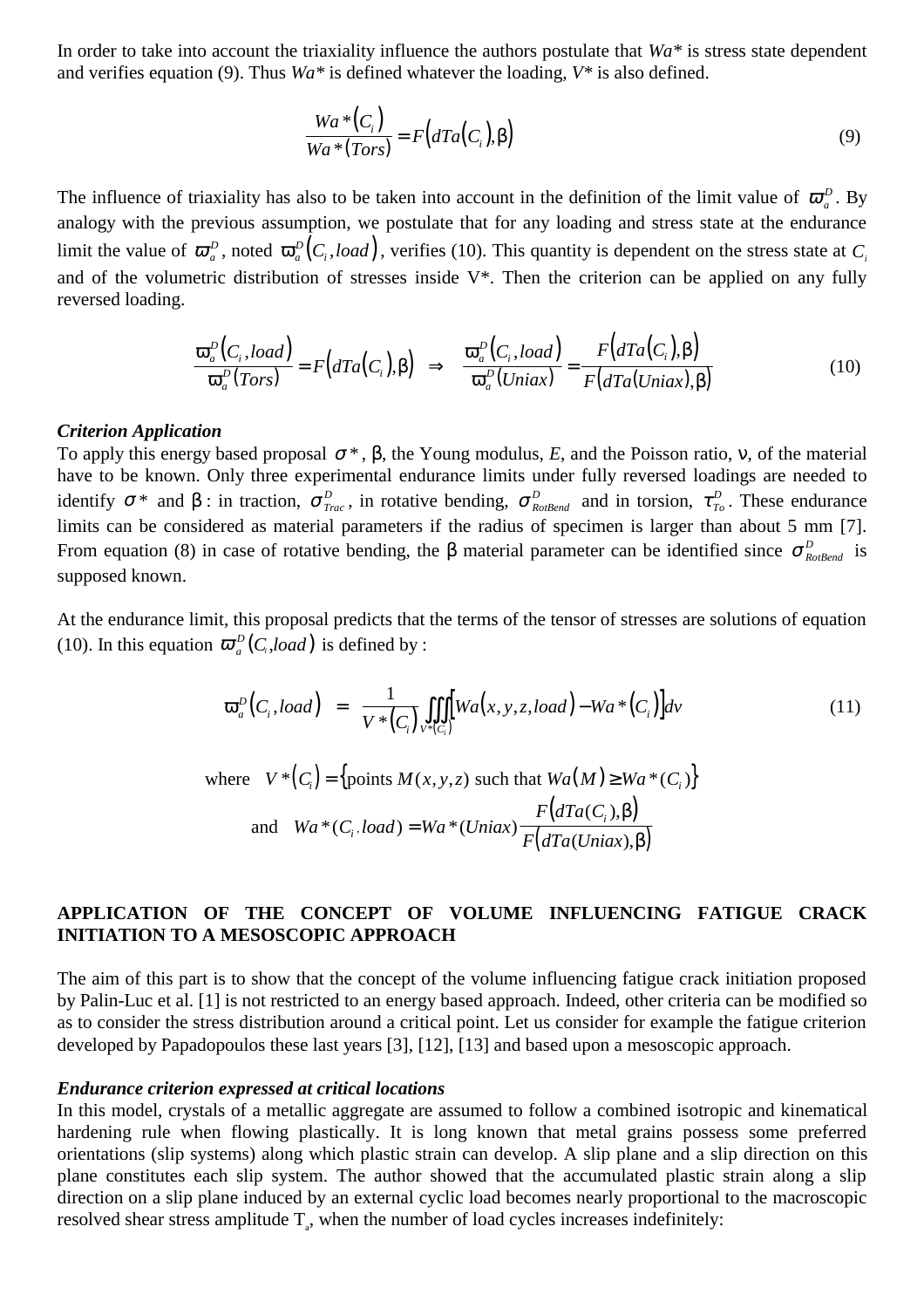$$
\sum_{\infty} \Delta \gamma^p \propto T_a \tag{12}
$$

To avoid that the accumulated plastic strain exhausts the ductility of the crystal, a critical value can be defined as a material parameter. The limitation of this mechanical quantity leads to a condition precluding the creation of a micro-crack within an elementary material volume. Although a so defined fatigue criterion could be of interest to investigate the fatigue strength of single crystals, it is of no use within the engineering framework since in this context one has to prevent the creation of a fatigue crack of the same size as the elementary volume.

This fatigue engineering criterion is then based on two average measures. The first one is related to the plastic strain accumulated in all the flowing crystals within the elementary volume (13).

$$
\sqrt{\langle T_a^2 \rangle} = \sqrt{5} \sqrt{\frac{1}{8\pi^2} \int_{\phi=0}^{2\pi} \int_{\theta=0}^{\pi} \int_{\psi=0}^{2\pi} (T_a(\varphi, \theta, \psi))^2 d\psi \sin \theta d\theta d\varphi}
$$
(13)

The angle  $\psi$  varying from 0 to  $2\pi$  covers all the gliding directions on a material plane whereas the angles  $\varphi$ and  $\theta$  varying from 0 to  $2\pi$  and from 0 to  $\pi$ , respectively, cover all the possible orientations of the material plane inside the elementary volume.

The second average measure is built according to the normal stresses acting on all the possible material planes:

$$
\langle N \rangle = \frac{1}{4\pi} \int_{\phi=0}^{2\pi} \int_{\theta=0}^{\pi} N(\phi, \theta) \sin \theta d\theta d\phi
$$
 (14)

It is worth mentioning that this volumetric mean is nothing else but the hydrostatic stress  $\Sigma_H$ .

Finally, the multiaxial endurance criterion is defined as inequality (15) applied to a linear combination of the average quantities proposed above.

$$
\sqrt{\left\langle T_a^2 \right\rangle} + a \Sigma_{H, \text{max}} \leq b \tag{15}
$$

### *Endurance criterion taking into account the stress distribution [14]*

The criterion described in the previous section is unable to differentiate two different stress distributions as far as the stress state at critical points remains unchanged (e.g. tension-compression and rotative bending).

To take into account all the potential crack nucleation sites, it seems natural to build a criterion by considering in a specimen all the points where a crack is likely to occur. According to the studied criterion, a threshold condition (16) applied to the parameter  $\sqrt{\langle T_a^2 \rangle}$  is enough to describe the crack initiation at critical points.

$$
\sqrt{\langle T_a^2 \rangle} \le q^* - p \Sigma_{H, \text{max}} \tag{16}
$$

where  $q^*$  and p are two material constants.

By introducing an equivalent stress given by (17):

$$
\sigma_{\rm eq} = \sqrt{\langle T_a^2 \rangle} + p \Sigma_{H, \text{max}} \tag{17}
$$

it is possible to define a volume V\* around a critical point C<sub>i</sub> as composed by the points verifying  $\sigma_{eq} \ge q^*$ that is :

$$
V^* = \{ M \text{ points around } C_i \text{ so that, } \sigma_{eq} \ge q^* \}
$$
 (18)

This threshold value q\* is a material parameter and can be seen as the equivalent stress necessary to initiate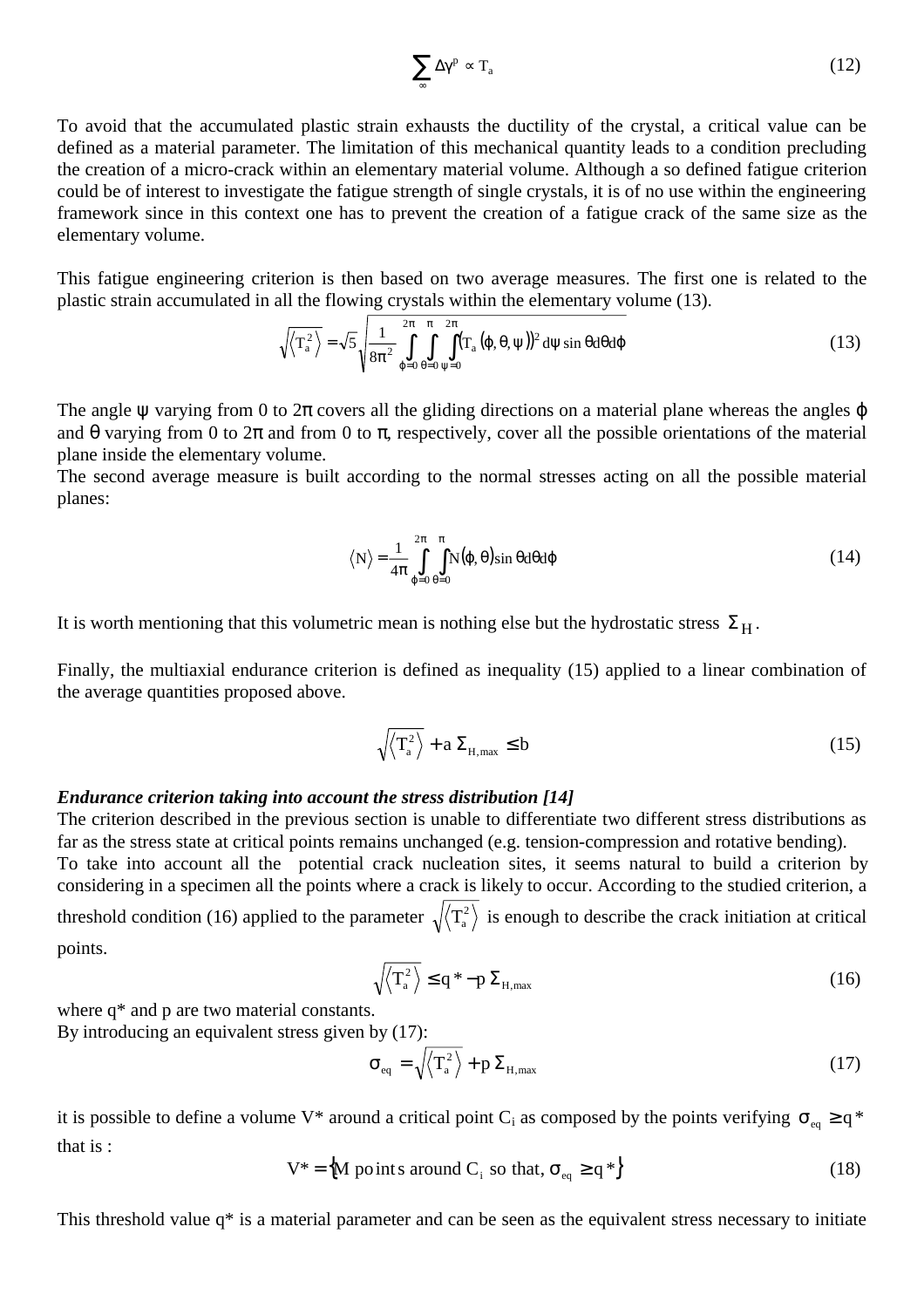crack at critical locations.

To consider the stress distribution effect, it can be now proposed to carry out averages on the mechanical parameters used in the criterion:

$$
\frac{1}{V^*}\iiint\limits_{V^*}\left(\sqrt{\left\langle T_a^2\right\rangle}\right) \hspace{-0.5cm}dV \hspace{1cm}\text{and}\hspace{1cm} \frac{1}{V^*}\iiint\limits_{V^*}\left(\Sigma_{H,\max}\right) \hspace{-0.5cm}dV
$$

Finally the new criterion is written as inequality (19).

$$
\frac{1}{V^*} \iiint_{V^*} \left( \sqrt{\langle T_a^2 \rangle} + p \Sigma_{H, \text{max}} \right) dV \le q
$$
\n(19)

with  $V^* = \{M \text{ points around } C_i \text{ so that, } \sigma_{eq} \ge q^*\}$  and  $\sigma_{eq} = \sqrt{\langle T_a^2 \rangle + p \sum_{H,\text{max}}}$ 

The crack initiation is then seen as the coalescence of many crack nuclei so that to form a crack of the same size order than the elementary material volume.

The use of this criterion requires the identification of three material constants : p, q and q\*. It can be done by means of three fully reversed fatigue limits :

- $tension-compression: s_{-1}$
- torsion :  $t_{-1}$
- rotative bending :  $f_{-1}$

$$
p = 3 \cdot \frac{t_{-1}}{f_{-1}} - \sqrt{3}
$$
  
\n
$$
q = \frac{t_{-1} \cdot s_{-1}}{f_{-1}}
$$
  
\n
$$
q^* = \frac{t_{-1} \cdot s_{-1}}{f_{-1}} \cdot \left[ \frac{3}{4} + \frac{1}{2} \frac{f_{-1}}{s_{-1}} \left( \sqrt{\left(\frac{3}{2} \frac{s_{-1}}{f_{-1}} + 1\right)^2 - 4 - 1} \right) \right]
$$

One main advantage of this new criterion is that for some stress distributions (e.g. combined rotative bending and torsion), analytical expressions of the mechanical parameters  $\frac{1}{\epsilon_*}$  ||||  $\sqrt{\langle T_a^2 \rangle}$   $\frac{1}{\epsilon_*}$ V 1  $V^*$  $=\iiint\limits_{V^*} \left( \sqrt{\left\langle T_a^2 \right\rangle} \right)$  $\int \sqrt{\langle T_a^2 \rangle} \, dV$  and

 $(\Sigma_{\text{H,max}})$ dV V  $\frac{1}{\sigma^*}$  ∫∫∫ $(\Sigma_{H,\max})$ HV can be achieved even for out-of-phase loadings. This criterion is also able to reflect the  $V^*$ different fatigue strengths of specimens submitted to rotative bending and plane bending.

# **COMPARISON PREDICTIONS / EXPERIMENTS**

The predictions of the two previous calculation methods are compared with experimental data in multiaxial fatigue on four materials : a 30NCD16 quenched and tempered steel [8], a XC18 annealed steel, a 35CD4 quenched and tempered steel and a spheroidal graphite cast iron close to the FGS800-2 (Afnor standard). For an objective and easy comparison the Relative Error of Prediction, *REP*, is defined by (20).

$$
REP(\%) = \frac{\sigma_{Experiments}^D - \sigma_{Prediction}^D}{\sigma_{Experiments}^D} \times 100
$$
\n(20)

The Relative Error of Prediction, *REP,* is presented in Table 1. All the *REP* are between -10% and +10%.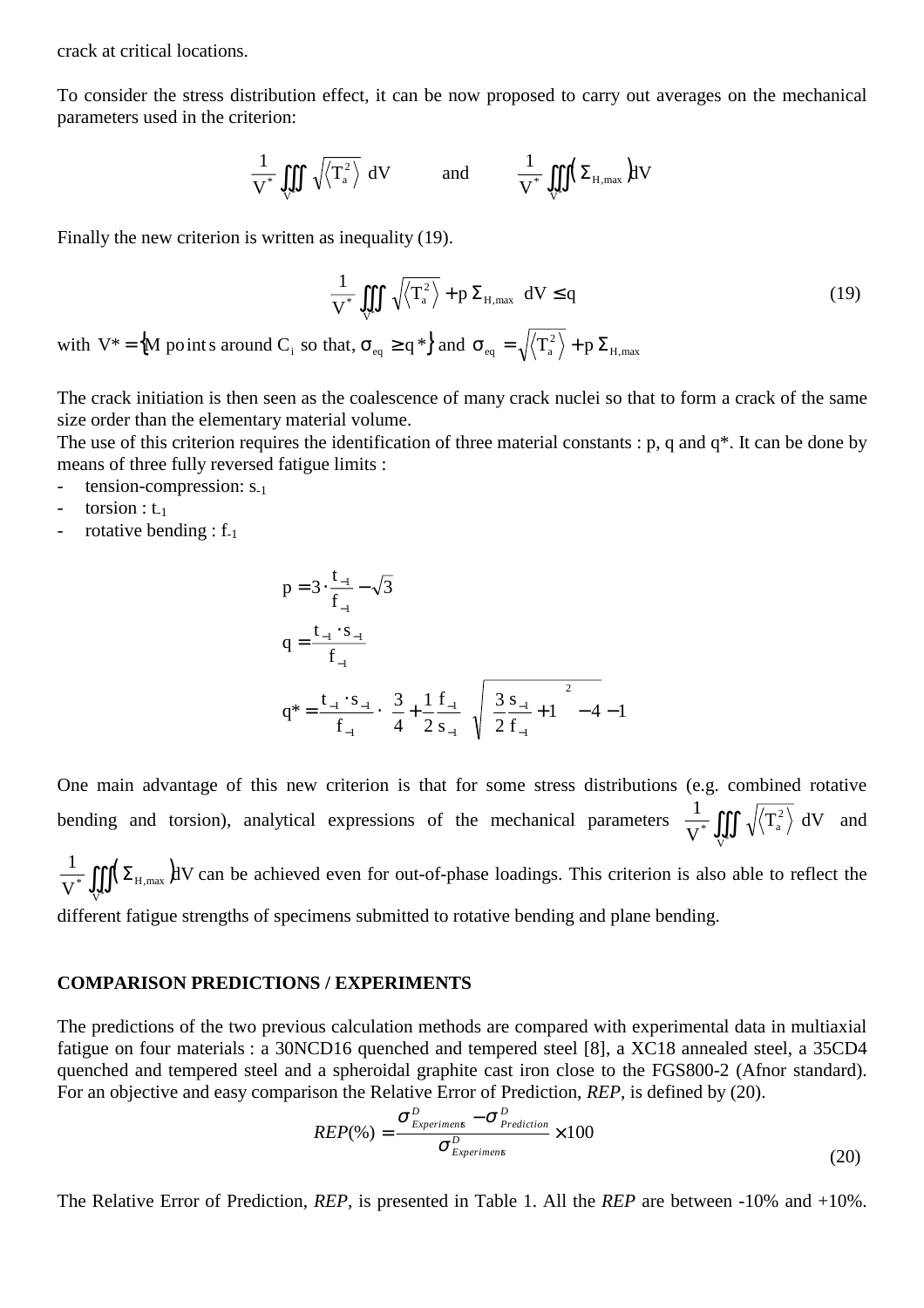This shows that the predictions of the proposals are in very good agreement with experimental data.

The good accuracy of these criteria proves that the concept of volume influencing fatigue crack initiation can be used as a general concept with a global energetic approach or with a mesoscopic criterion based on a critical plane approach. Of course other comparisons between predictions and experimental data have to be done on notched specimens.

| Material<br>and         | Loadings                   | $\overline{\sigma}^D$    | $\overline{\tau^{\mathrm{D}}}$ | $\overline{\sigma^D/\tau^D}$ | $\varphi$                    | Energy<br><b>REP</b>     | Papadop.<br>Modif.<br><b>REP</b> |
|-------------------------|----------------------------|--------------------------|--------------------------------|------------------------------|------------------------------|--------------------------|----------------------------------|
| parameters              |                            | (MPa)                    | (MPa)                          |                              | $(\text{deg.})$              | (% )                     | (% )                             |
| <b>30NCD16</b>          | <b>Traction</b>            | 560                      |                                | $\overline{\phantom{0}}$     |                              |                          |                                  |
| $\sigma^*$ =441 MPa     | <b>Rotative Bending</b>    | 658                      | $\overline{\phantom{0}}$       |                              |                              |                          |                                  |
| $\beta = 0.96$          | <b>Torsion</b>             | $\overline{\phantom{a}}$ | 428                            |                              |                              |                          |                                  |
| $p=0.219$               | <b>Plane Bending</b>       | 690                      |                                |                              |                              | $-4.5$                   | $-4.6$                           |
| q=364 MPa               | Plane Bending $+$ Torsion  | 519                      | 291                            | 1.78                         | $\overline{0}$               | $-8.1$                   | $-6$                             |
| q*=292 MPa              | Plane Bending $+$ Torsion  | 514                      | 288                            | 1.78                         | 90                           | $-9.1$                   | $-7$                             |
|                         | Rotative Bending + Torsion | 337                      | 328                            | 1.03                         |                              | $-8.3$                   | $-5.6$                           |
|                         | Rotative Bending + Torsion | 482                      | 234                            | 2.06                         | $\qquad \qquad \blacksquare$ | $-9.3$                   | $-7.5$                           |
| <b>XC18</b>             | <b>Traction</b>            | 273                      | $\overline{a}$                 |                              | $\overline{\phantom{a}}$     | $\overline{a}$           |                                  |
| $\sigma$ *=230 MPa      | <b>Rotative Bending</b>    | 310                      |                                |                              |                              |                          |                                  |
| $\beta \approx 0$       | <b>Torsion</b>             |                          | 186                            |                              |                              |                          |                                  |
| $p=0.068$               | <b>Plane Bending</b>       | 332                      | $\overline{a}$                 |                              |                              | $-6.3$                   | $\overline{0}$                   |
| $q=164$ MPa             | Plane Bending $+$ Torsion  | 246                      | 138                            | 1.78                         | $\overline{0}$               | 1.6                      | 0.4                              |
| $q*=139$ MPa            | Plane Bending $+$ Torsion  | 246                      | 138                            | 1.78                         | 45                           | 1.6                      | 0.4                              |
|                         | Plane Bending $+$ Torsion  | 264                      | 148                            | 1.78                         | 90                           | 8.3                      | 7.2                              |
| 35CD4                   | <b>Traction</b>            | 558                      | $\overline{\phantom{m}}$       |                              |                              | $\overline{\phantom{a}}$ |                                  |
| $\sigma$ *=534 MPa      | <b>Rotative Bending</b>    | 581                      | $\overline{\phantom{0}}$       |                              |                              |                          |                                  |
| $\beta = 1.33$          | <b>Torsion</b>             |                          | 384                            |                              |                              |                          |                                  |
| $p=0.251$               | <b>Plane Bending</b>       | 620                      |                                |                              |                              | 4.3                      | 4.5                              |
| $q=369$ MPa             |                            |                          |                                |                              |                              |                          |                                  |
| $q^* = 353 \text{ MPa}$ |                            |                          |                                |                              |                              |                          |                                  |
| <b>FGS 800-2</b>        | <b>Traction</b>            | 245                      | $\overline{\phantom{a}}$       |                              |                              |                          |                                  |
| $\sigma$ *=204 MPa      | <b>Rotative Bending</b>    | 280                      |                                |                              |                              |                          |                                  |
| $\beta = 3.09$          | <b>Torsion</b>             | $\frac{1}{2}$            | 220                            |                              |                              |                          |                                  |
| $p=0.625$               | <b>Plane Bending</b>       | 294                      |                                |                              |                              | $-9.2$                   | $-2.7$                           |
| $q=193$ MPa             | Plane Bending + Torsion    | 228                      | 132                            | 1.73                         | $\overline{0}$               | $-7.2$                   | $-1.8$                           |
| $q* = 162$ MPa          | Plane Bending $+$ Torsion  | 245                      | 142                            | 1.73                         | 90                           | 0.2                      | 5.3                              |
|                         | Plane Bending $+$ Torsion  | 199                      | 147                            | 1.35                         | $\overline{0}$               | $-10.2$                  | $-5$                             |

### TABLE 1.

EXPERIMENTAL RESULTS AND RELATIVE ERROR OF PREDICTION, *REP*, OF THE CRITERIA. THE ITALIC VALUES HAVE BEEN USED TO IDENTIFY THE MATERIAL PARAMETERS FOR EACH CRITERION  $(\sigma^*, \beta$  and p, q, q<sup>\*</sup>).

# **CONCLUSIONS**

The predictions of a global volumetric energy based criterion and a mesoscopic criterion modified by using the concept of volume influencing fatigue crack initiation V\* proposed by Palin-Luc and Lasserre [1] are in very good agreement with experimental fatigue data on smooth specimens made with four metallic materials. Other comparisons between predictions and experiments have to be done especially on notched specimens to confirm the general meaning of the V\* concept. Such comparisons have already been done on